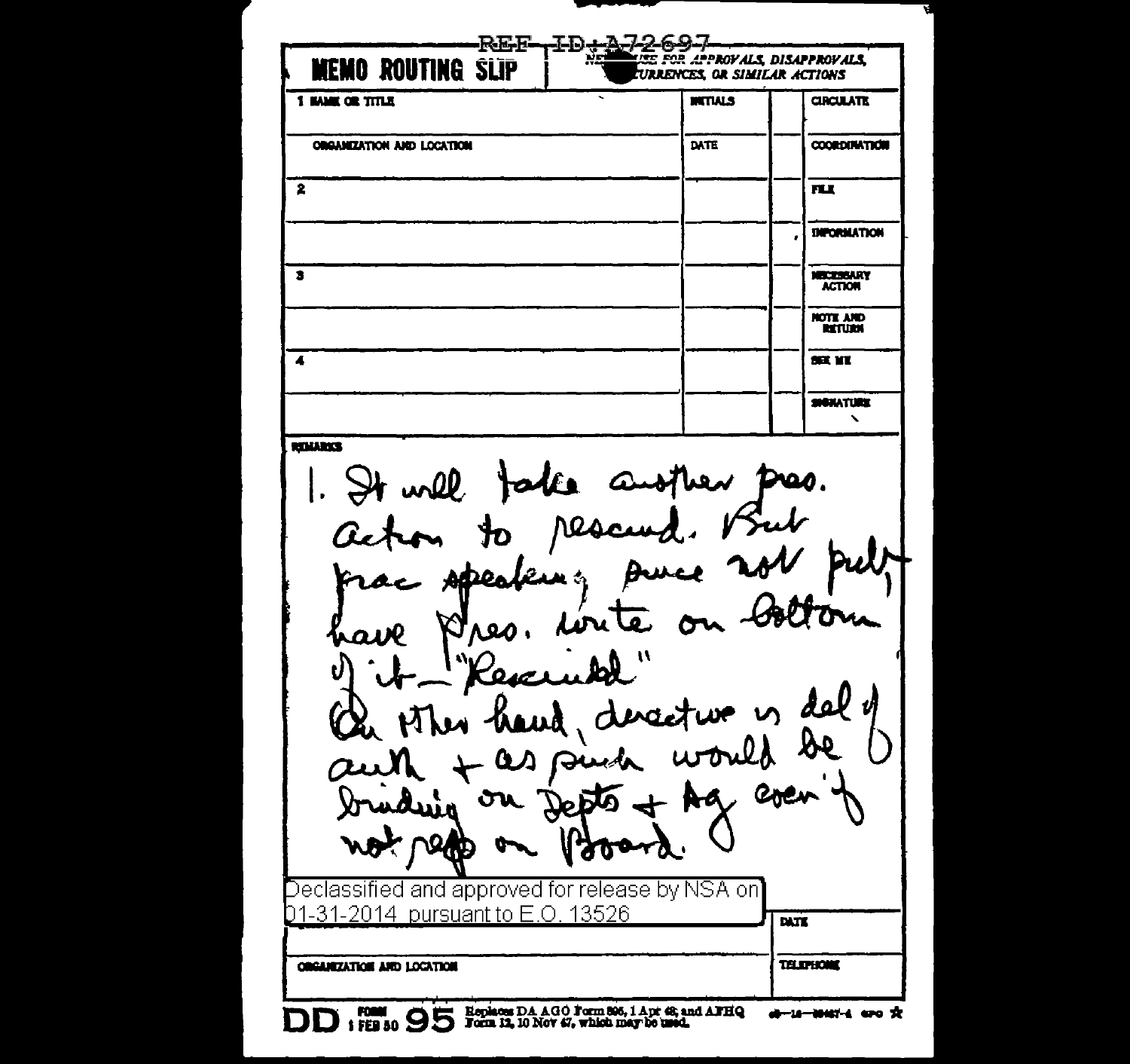REE ID + M2 A. use for approvals, disapprovals, **MEMO ROUTING SLIP** CUNCURRENCES, OR SIMILAR ACTIONS 1 HAND OR TITLE **UTTALS CIRCULATE OBSARIZATION AND LOCATION DATE COORDUNATION**  $\bullet$ **FLX INFORMATION**  $\overline{\mathbf{3}}$ **NECESSARY ACTION HOTE AND**  $\overline{\bullet}$  $50.10$  $\mathbf{r}$ SIGNATURE ROUARD G 210 I σđ 1 J YNOVENT AQ. **DATE** FROM MAKE OR TITLE **TELEPHONE ORGANIZATION AND LOCATION** DD 17E8 50 95 Form 12, 10 Nov 67, which may be used. #-18-#M87-4 #PO X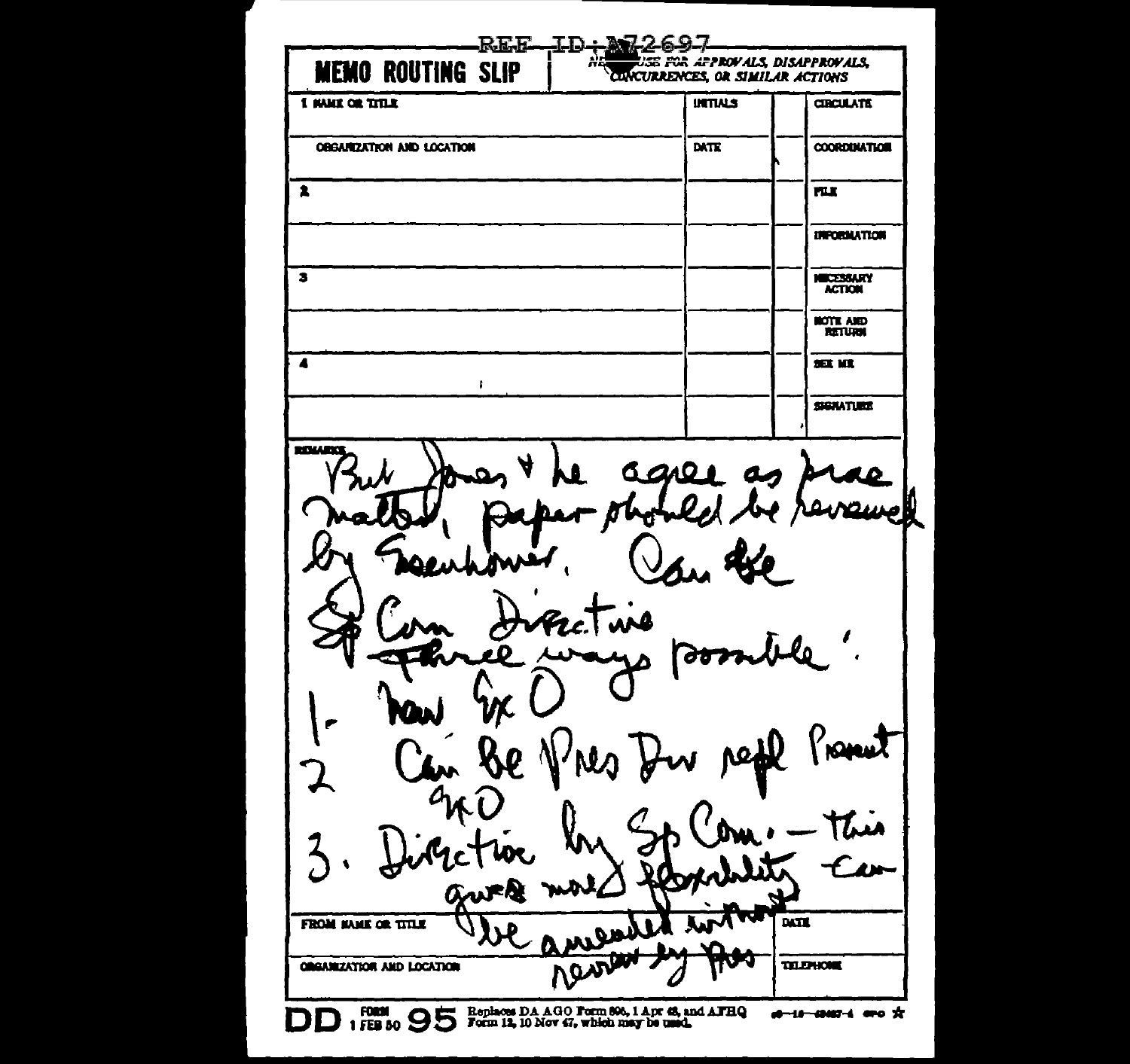$\leq$ **LD:A72697 REE** BE FOR APPROFALS. DISAPPROVALS. ਨੇਕ **MEMO ROUTING SLIP URRENCES, OR SIMILAR ACTIONS 1 HAME OR TITLE UITINS CIRCULATE** ORGANIZATION AND LOCATION **DATE COORDUNATION**  $\blacktriangleright$ FLI. **INFORMATION**  $\bullet$ NECESSARY<br>ACTION **NOTE AND<br>RETURN**  $\overline{\bullet}$  $577 M$ SIGNATURE **TILIJARICI** tetwacu Usent nie out befort A DATE FROM NAME OR THE ORGANIZATION AND LOCATION **TRLEPHONE** FORM (FEB 80 9 5 Form 13, 10 Nov 42, which may be used. AFHQ 1 FEB 80 9 5 Form 13, 10 Nov 42, which may be used. at 10 1010 4 are X DD.

- - - -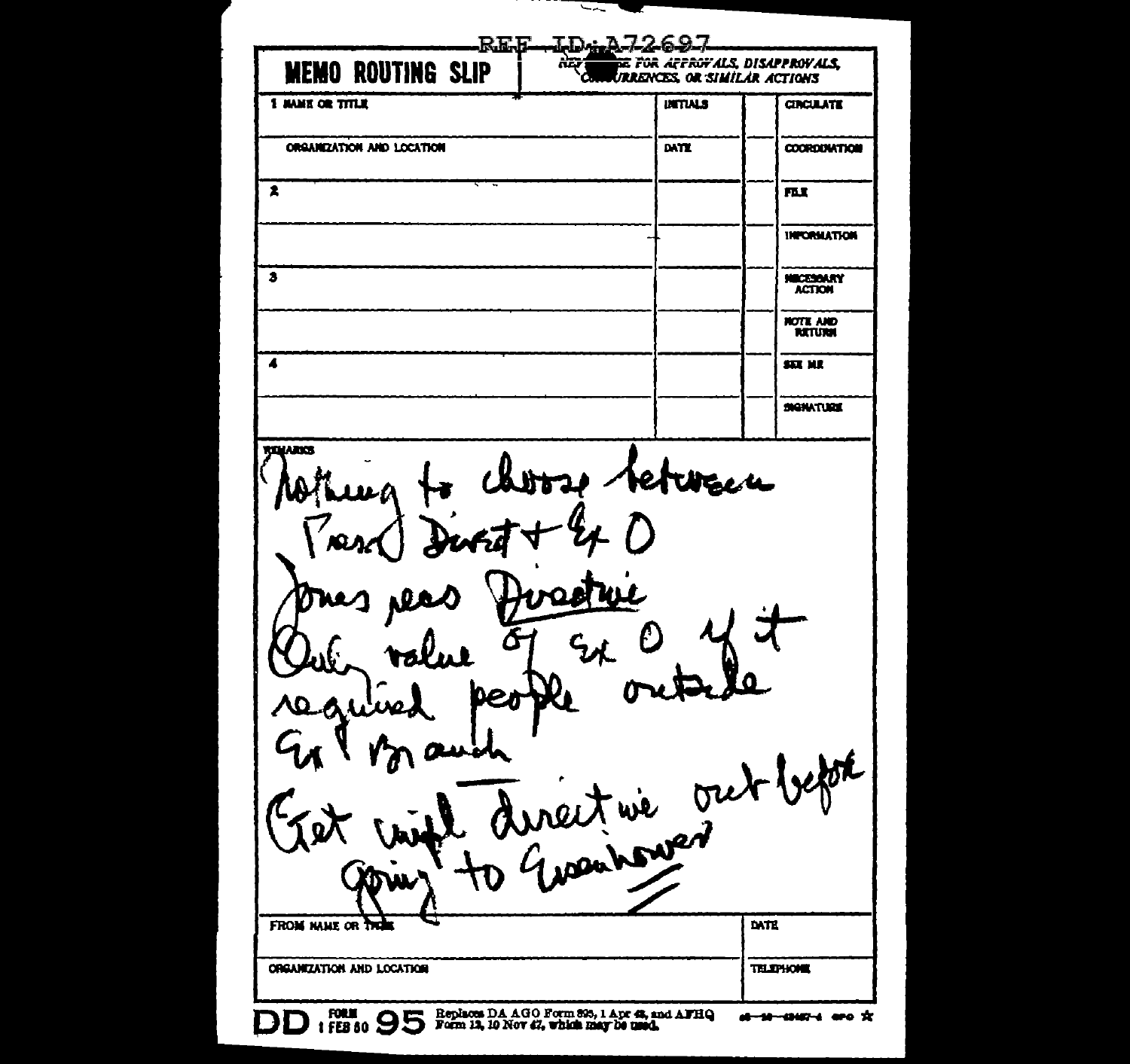

<del>SECRET -</del> Auth CG, U<sup>ch</sup>i Initials (  $13 + 61953$ Date

 $\lambda$ 

**FOR** 

MSA, Serial 00107, Subject: Communication Security

SDC 334 (4 Feb 53) lst Ind

 $20$  FLB  $955$ 

HEADQUARTERS USAF SECURITI SERVICE, Brooks Air Force Mass, Taxas

TO: Director, National Security Agency, Washington 25, D. C.

Confirming recent conversations between Colonel Edwin G. Houghton of this headquarters and Mr. William F. Friedman of your agency, Colonel Houghton is designated as the sommand representative to assist Mr. Friedman in the development of the Communications Security policies within the executive branch of the Government. With reference to paragraph three of the basic correspondence, no intra-service differences of opinion or position are anticipated, inasmuch as Colomel Houghton is expected to work very closely with the Director of Communications, Headquarters USAF, in the assisting in the formulation of a Department of Defense policy.

FOR THE COMMANDING GENERAL:

HARRY H. TOWLER, JR. COLONEL, USAF WICE OF THE OF STAFF



<del>security information</del>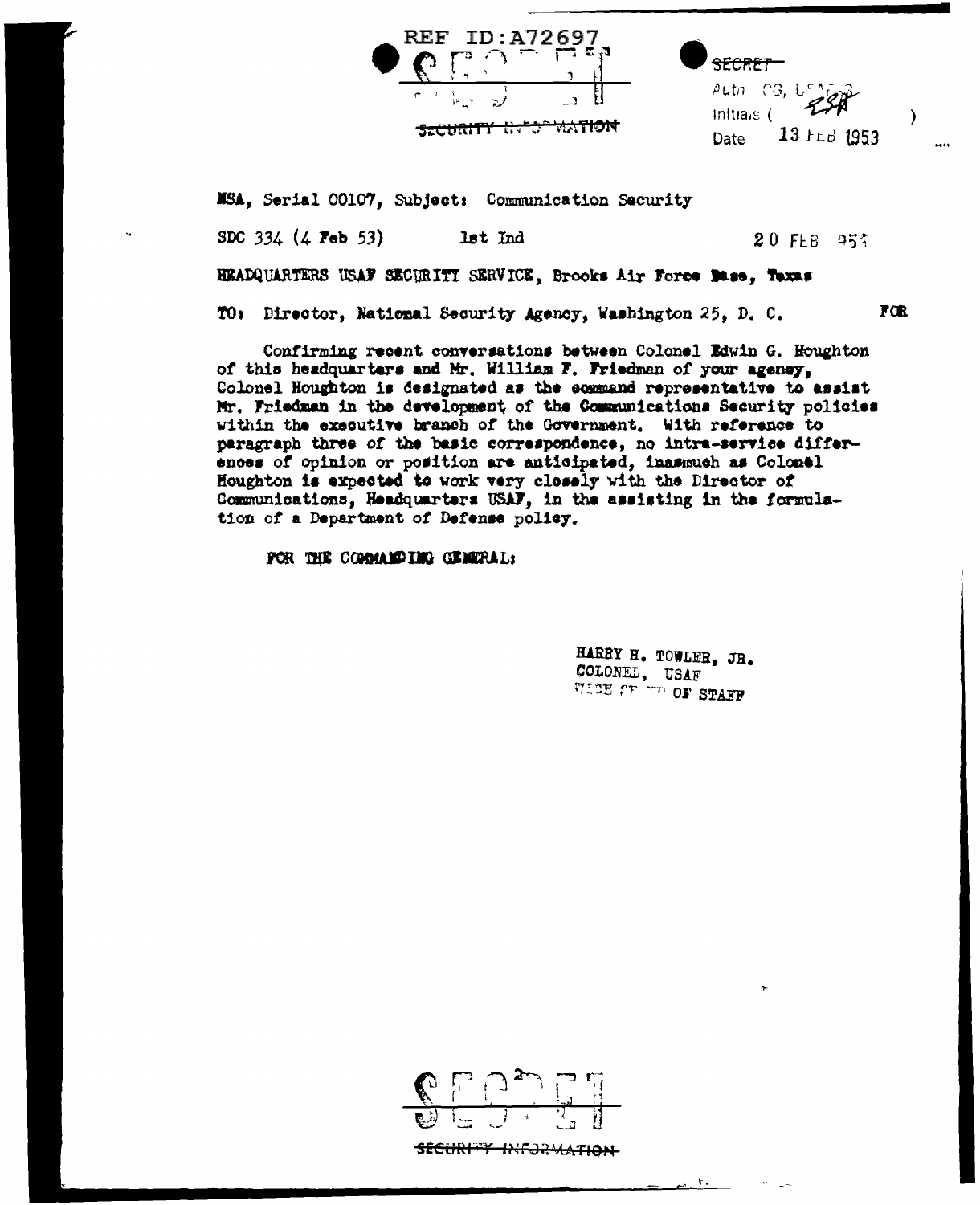



DEPARTMENT OF THE NAVY OFFICE OF THE CHIEF OF NAVAL OPERATIONS **WASHINGTON 25, D C** 

IN REPLY REFER TO  $Op-202B/ds$ Ser 0011L8P20

 $9$  FEB  $153$ 



## **ANGERICAL PROPERTY PROPERTY**

Director, Naval Communications From. Director, National Security Agency To:

Subr. Communications Security

 $left:$ (a) DIRNSA SECRET Serial 00107 of 4 FEB 1953

1. In response to reference (a), the Director, Naval Communications designates Captain Rufus L. TAYLOR, USN to assist and advise Mr. Friedman in discussions intended to establish a working directive of policies and procedures for Communications Security within the executive branch of the Government.

2. Captain TAYLOR has also been designated by the Secretary of the Navy to advise and assist the representative of the Director, Communication-Electronics on matters of interest to the Navy in these discussions. Since the views of the Navy should be identical in both instances, the Director, Naval Communications considers that Captain TAYLOR can serve equally well in both capacities.

> J. A. MORRISON Captain, U.S. Navy Head, Security Branch Naval Communications Division By direction

Copy to: DIR C-E (LTCOL SAMPSON

**TECTURE**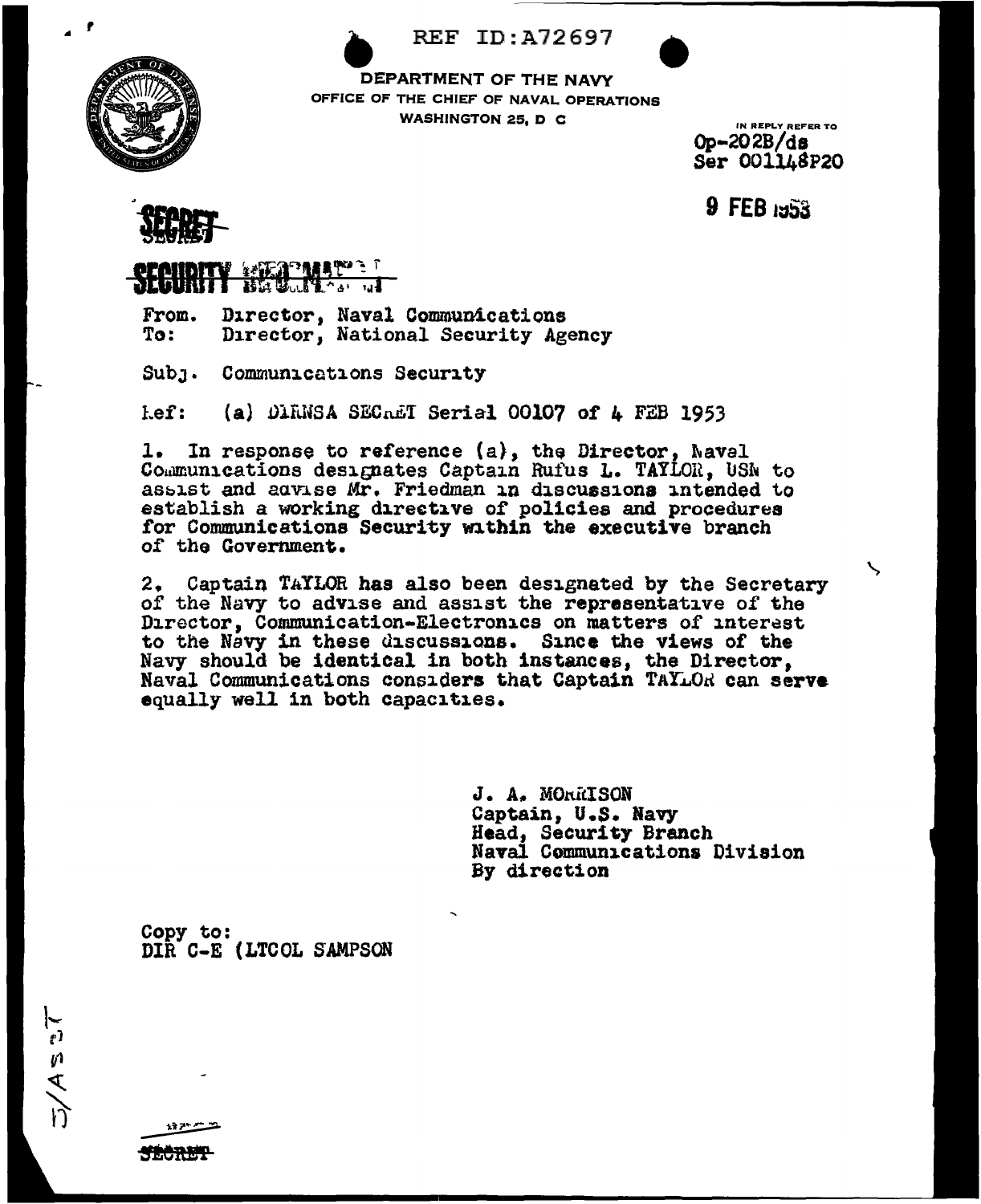JDD : A72697 nana'ny

**STANDARD FORM NO. 64** 

Office Memorandum. UNITED STATES GOVERNMENT TO

- FROM : Capt. Taylor
- **SUBJECT:** ComSec Problem

Adm. Ammon sees no objection to Capt. Taylor serving as advisor to NSA and DCE. For further details you can call Capt. T. on 944-Red.

ero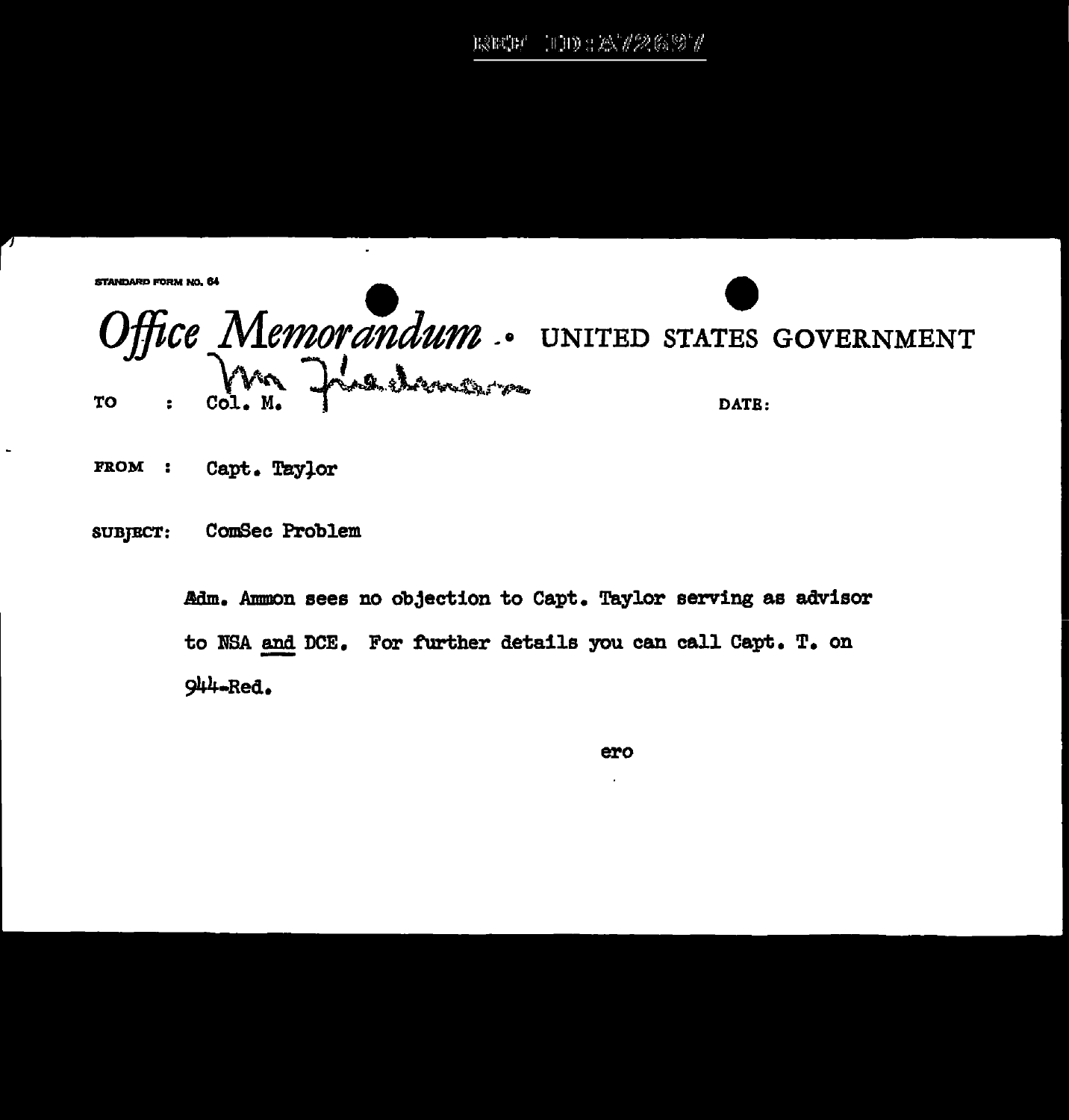72697  $TD - \Delta$ 

 $5/1257$ 

 $GAS - 20$ 

 $2.7297$ 

SUBJECT: Communication Security

TO: Director, National Security Agency Washington 25, D. C.

1. Reference:

a. Letter, NSA, Washington 25, D. C., Serial 00107, dated 4 February 1953, Subject: "Communication Security".

2. In accordance with the request contained in paragraph 2 of reference, I have designated my technical consultant, Mr. Albert W. Small, Research Analyst, GS-15, to act as adviser to Mr. Friedman.

> HARRY REICHELDERFER Brigadier General, URA Chief, Army Security Agency

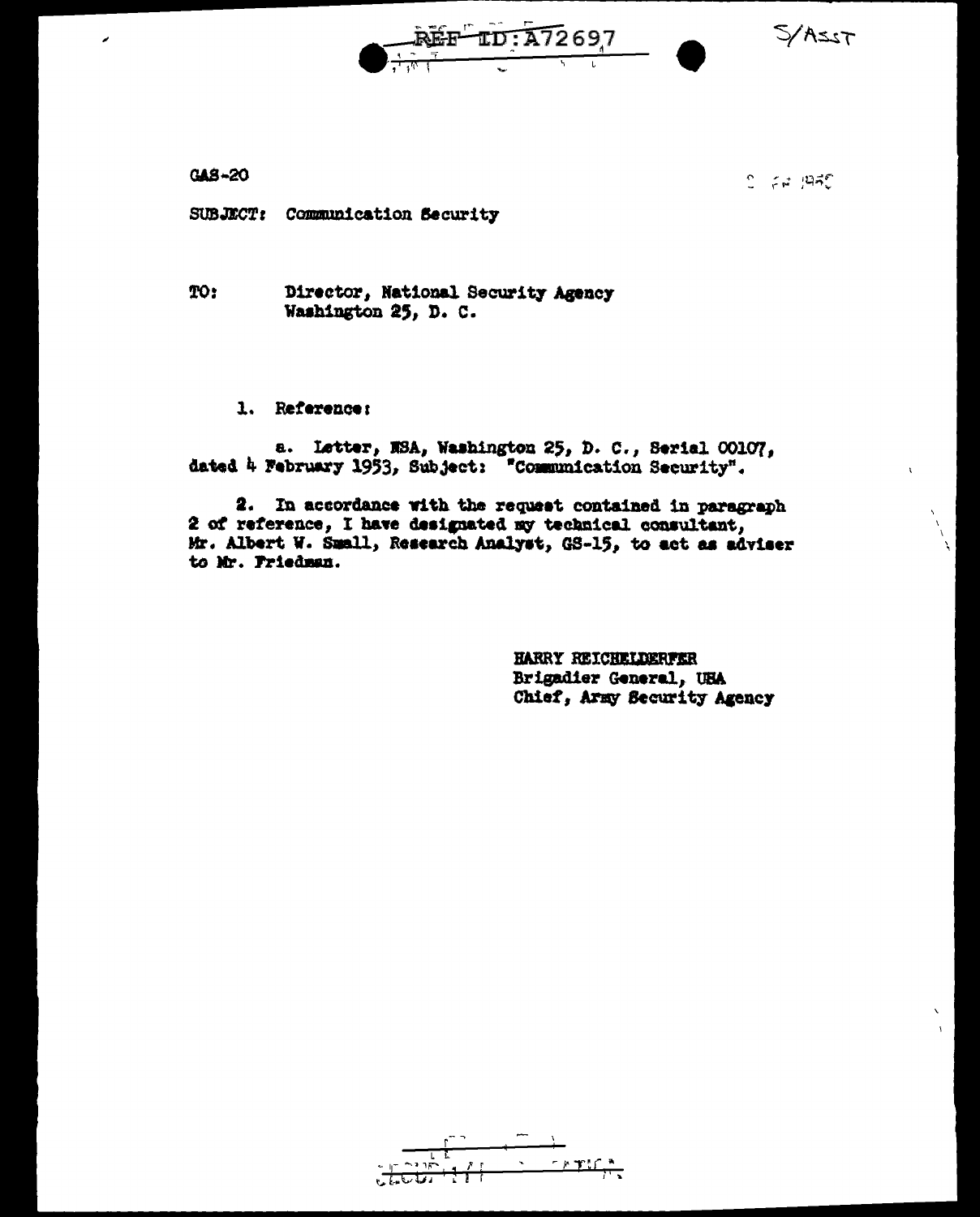



**SECURITY INFORMATION** NATIONAL SECURITY AGENCY Washington 25. D. C.

> Serial: 00107  $e$  Feb 53

**SECURITY INFORMATION SECRET** 

SUBJECT: Communication Security

TO: Chief. Army Security Agency The Pentagon

> Director, Naval Communications The Pentagon

Commending General U. S. Air Force Securicy Service Brooks Air Force Base, Texas

1. I have been asked by the Secretary of Defense to name a representative to participate in discussions which are intended to establish a working directive of policies and procedures for Communication Security within the executive branch of the Government. I have designated Mr. William F. Friedman of this Agency as my representative.

2. In order that the views of the Service Cryptologic Agencies may be available to me and to Mr. Friedman. I will welcome the designation by each Service Agency of a competent and qualified individual in this field to act as adviser to Mr. Friedman during these deliberations. I cannot appoint them as principals to participate in the discussions; however, they will be given every opportunity to discuss freely with Mr. Friedman the ramifications of the proposals under consideration and to make recommendation to him as to suggested positions or actions best designed to fit the requirements of their Service.

3. In view of the fact that similar Service advisers are being made available to the Director, Communications-Electronics, who will also participate in the discussions. it is strongly urged that any intra-Service differences of opinion or position be resolved by these advisers at Service level prior to being-gresented to Mr. Friedman.

**RALPH CANINE** 

Major General, US Army Director

Copy furnished:  $G=2$ ,  $D/A$ DNI A-2, USAF Chief Signal Officer, D/A Director of Comm., USAF